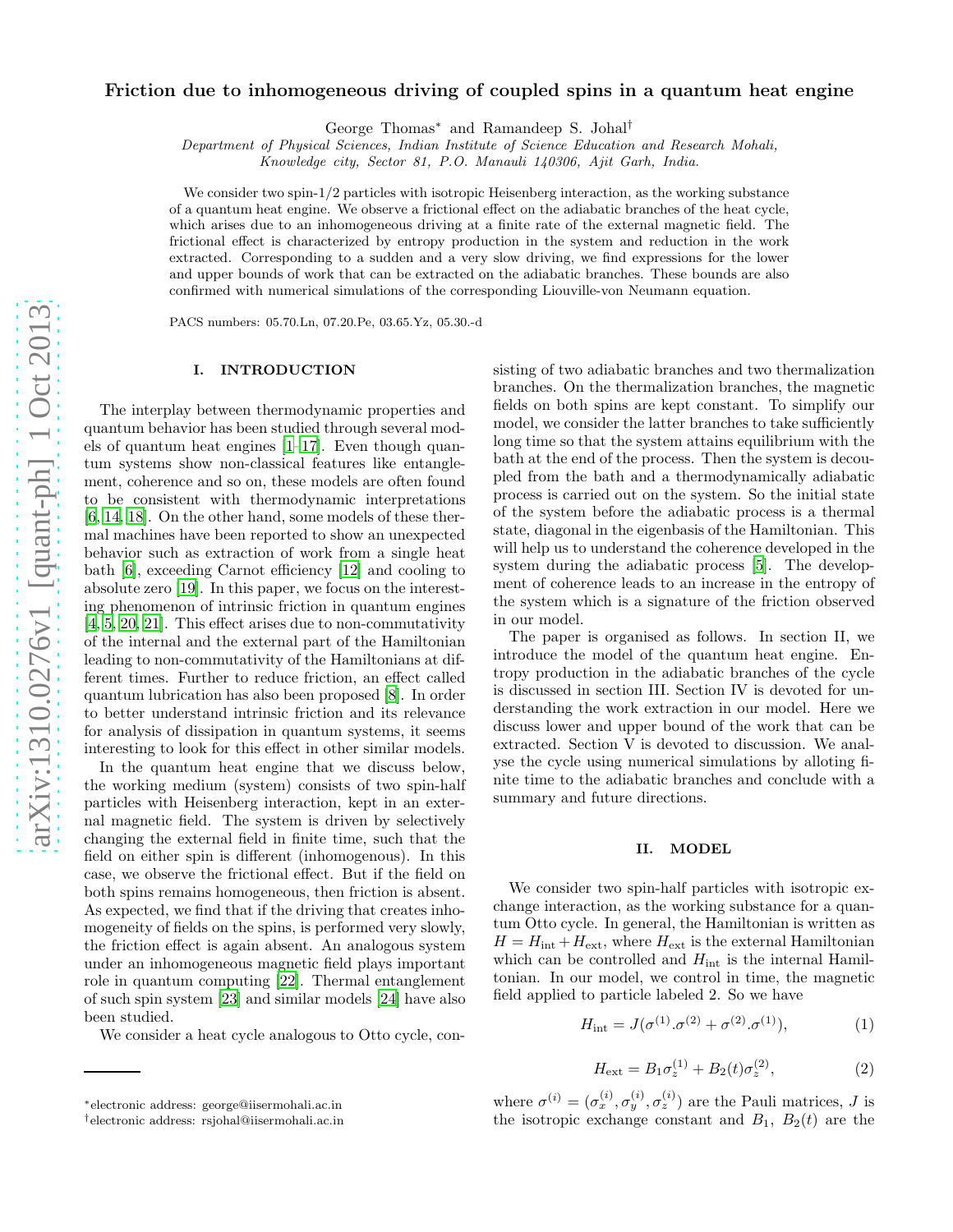magnetic fields applied along z-axis to the first and the second spin respectively. So the magnetic field applied to the individual spins are not always equal during the adiabatic branch which results in  $[H_{\text{ext}}, H_{\text{int}}] \neq 0$ . This noncommutativity of the external and the internal Hamiltonian when leading to non-commutativity of the Hamiltonian at different times, is the cause of internal friction in our model [\[4](#page-4-7), [5](#page-4-8)].

As a special case, we show in Section V that the non-commutative property of external and the internal Hamiltonian by itself is not a sufficent condition for friction.

Now we analyse the system with inhomogeneous magnetic field in more detail. In this case the eigenbasis of the Hamiltonian is  $\{|\psi_i\rangle; i = 1, ..., 4\} \equiv \{|\psi_1\rangle, |00\rangle, |\psi_3\rangle,$  $|11\rangle$ , where  $|\psi_1\rangle$  and  $|\psi_3\rangle$  are given by  $b|10\rangle - a|01\rangle$  and  $a|10\rangle+b|01\rangle$  respectively and  $\{|00\rangle, |10\rangle, |01\rangle, |11\rangle\}$  forms the computational basis. Here  $a = (y + \sqrt{1 + y^2})/N$ and  $b = 1/N$ , where  $N = \sqrt{1 + (y + \sqrt{1 + y^2})^2}$  and  $y = (B_1 - B_2(t))/4J$ . The corresponding eigenvalues are  $\{-2J - K, 2J - B_1 - B_2(t), -2J + K, 2J + B_1 + B_2(t)\},\$ where  $K = 4J(\sqrt{1+y^2})$ . The equilibrium density matrix when the system is attached to a bath at temperature  $T_e$ , is given by  $\rho = \exp(-H/T_e)/Z$ , where  $Z = Tr(\exp(-H/T_e))$  is partition function of the system, and we have set Boltzmann's constant to unity. The eigenvalues of  $\rho$ , or the occupation probabilities of the energy levels, are given by

<span id="page-1-0"></span>
$$
P_1 = e^{-(-2J-K)/T_e}/Z,
$$
  
\n
$$
P_2 = e^{-(2J-B_1-B_2(t))/T_e}/Z,
$$
  
\n
$$
P_3 = e^{-(-2J+K)/T_e}/Z,
$$
  
\n
$$
P_4 = e^{-(2J+B_1+B_2(t))/T_e}/Z.
$$
\n(3)

Now we are ready to discuss the quantum heat cycle, which consists of the following four stages:

Stage 1: The coupled-spins system is attached to a cold bath with temperature  $T_1$ . The system attains equilibrium with the bath. The magnetic field applied to the first and second spins are identical  $(B_1 = B_2)$ . The density matrix is diagonal in the Hamiltonian's eigenbasis. Because of the homogeneous magnetic field, the eigenstates  $|\psi_1\rangle$  and  $|\psi_3\rangle$  are maximally entangled Bell states, with  $a = b = 1/\sqrt{2}$ . The occupation probability  $\{p_j\}$  for the state with energy eigenvalue  $\{E_j\}$  is calculated from Eq. [\(3\)](#page-1-0) by setting  $T_e = T_1$  and  $B_2 = B_1$ . So the mean energy at the end of the first stage is  $\text{Tr}(\rho H) = \sum_j E_j p_j$ .

Stage  $2$ : In this stage, the system is isolated from the bath and it can exchange only work with the surroundings. The magnetic field applied to the second spin is changed from  $B_2(0) = B_1$  to  $B_2(t) = B_3$  in finite time and the system may undergo a non-adiabatic evolution. By non-adiabatic evolution, we mean that the system may be driven fast enough so that the quantum adiabatic theorem does not hold [\[25,](#page-4-15) [26](#page-4-16)]. The density matrix undergoes a unitary evolution. The eigenstates of  $H(t)$ are also time dependent. In general, the eigenstates of

 $\rho(t)$  are not the same as  $H(t)$ . In the infinitely slow limit  $(t \to \infty)$ , the adiabatic theorem holds and eigenstates of the density matrix are identical to the eigenvectors of the instantaneous Hamiltonian.

So in case of fast driving, the final state of the system may not be diagonal in the eigenbasis of the final Hamiltonian. When we project the final density matrix onto the eigenbasis of the Hamiltonian, the corresponding occupation probability of the eigenstate of the Hamiltonian with eigenvalue  $E'_j$  is given as  $p'_j = \text{Tr}(|j\rangle\langle j|\rho(t)),$ where  $|j\rangle$  is the eigenvector of the final Hamiltonian. A pictorial representation is shown in Fig. [1.](#page-2-0) At the end of the second stage, the mean energy can be written as  $\text{Tr}(\rho(t)H(t)) = \sum_j E'_j p'_j$ . The difference of the initial and the final mean energy during the adiabatic process is equal to the work performed:  $W_I = \sum_j E_j p_j - \sum_j E'_j p'_j$ .

Stage 3: The system under inhomogeneous magnetic field is attached to a hot bath with temperature  $T_2$  and it attains equilibrium by absorbing heat from the bath. The occupation probabilities  $(q_i)$  are calculated from Eq. [\(3\)](#page-1-0) by putting  $B_2 = B_3$  and  $T_e = T_2$ . At the end of the third stage, the system is in a thermal state with mean energy  $\sum_j E'_j q_j$ .

Stage  $\ddot{4}$ : The system again undergoes a unitary evolution by a change of the magnetic field of the second spin from  $B_3$  to  $B_1$ , whereby the energy levels change from  $E'_j$ back to  $E_j$ . The occupation probabilities  $q'_j$  in the eigenstates of the Hamiltonian are calculated by projecting the density matrix onto the eigenbasis of the Hamiltonian. So the mean energy at the end of the process is  $\sum_j E_j q'_j$ . The difference in the mean energy due to this process is  $W_{II} = \sum_j E'_j q_j - \sum_j E_j q'_j$ .

To close the cycle, the system is again brought in contact with cold bath. The system releases on average an amount of heat to cold bath. As we show below,  $W_I$  and  $W_{II}$  are the work done by and on the system, respectively.

#### III. DYNAMICS ON ADIABATIC BRANCH AND ENTROPY

Now we analyse the irreversibility associated with the adiabatic branch by quantifying the entropy production. The adiabatic process is represented by a unitary process so that after time t, the system-state evolves to  $\rho(t)$  =  $U(t,0)\rho(0)U^{\dagger}(t,0)$ , where  $U = \mathcal{T} \exp(-i\int_0^t H(t')dt')$ . The von Neumann entropy  $S_v$  remains constant throughout the process. But energy-entropy  $S_e$ , defined with the occupational probabilities of the energy levels, changes.  $S_e$  in the initial state is given by  $-\sum_i p_i \ln p_i$ , where  $p_i = \text{Tr}(|\psi_i\rangle \langle \psi_i | \rho(0))$ . Since the initial state is a thermal state, we have  $S_e = S_v$ . But after the finite-time adiabatic step,  $S_e$  increases where as  $S_v$  remains unchanged. Initially, we have  $[H(0), \rho(0)] = 0$ . Two of the eigenvectors  $|00\rangle$  and  $|11\rangle$  of the Hamiltonian are not functions of the applied magnetic field and hence are independent of time. So if the system is in any of these *two* eigenstates,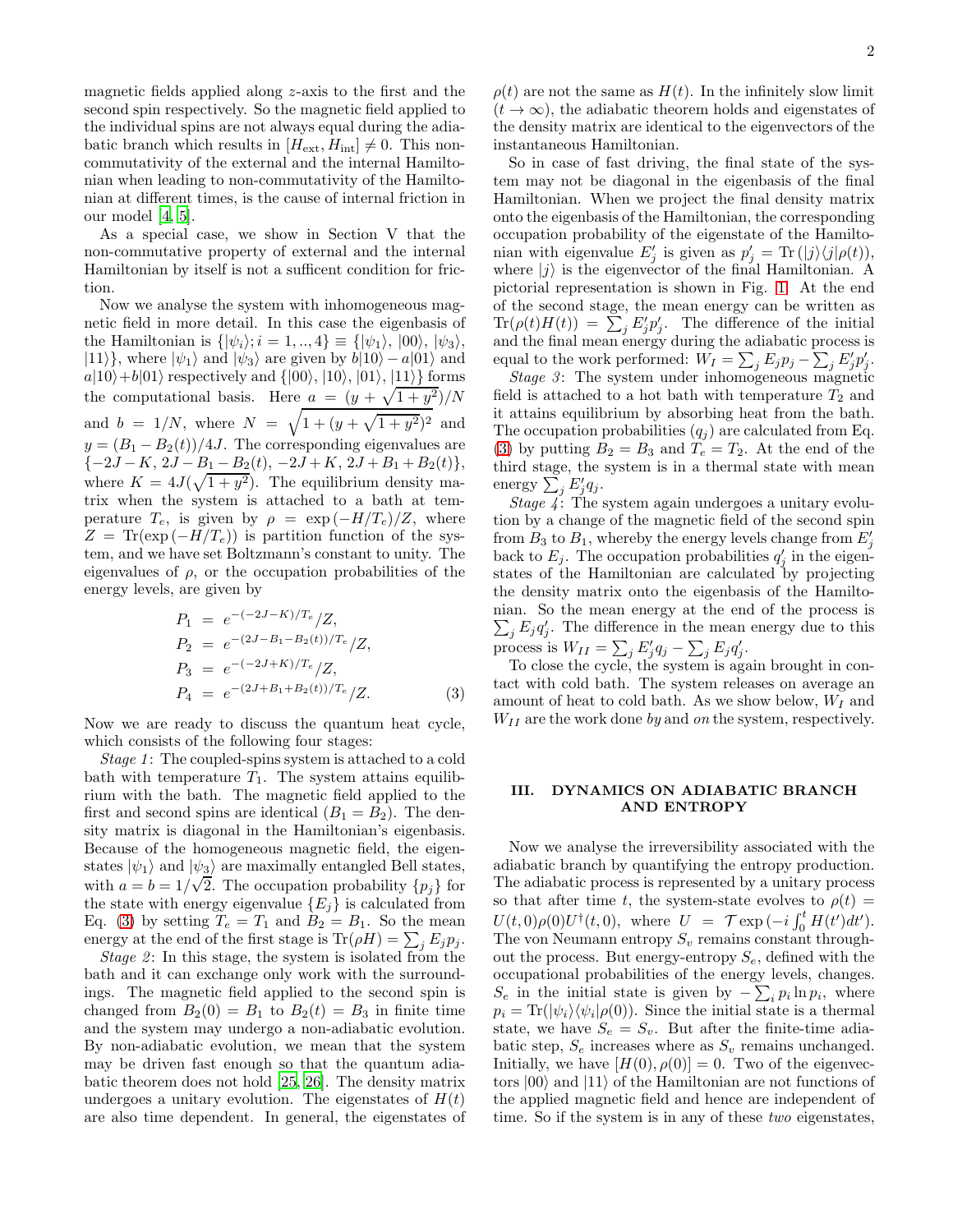$$
2J + B_1 + B_3 \t (p_4) \t |11\rangle
$$
  
\n
$$
-2J + K \t (p'_3) \t a|10\rangle + b|01\rangle
$$
  
\n
$$
-2J - K \t (p'_1) \t b|10\rangle - a|01\rangle
$$
  
\n
$$
2J - B_1 - B_3 \t (p_2) \t |00\rangle
$$

<span id="page-2-0"></span>FIG. 1: A pictorial representation of eigenvalues and eigenstates of the Hamiltonian at the end of first adiabatic process (stage 2). The  $\{p_i'\}$  represent the populations in the energy eigenbasis  $\{|\psi'_i\rangle\}$ . In the infinite time limit, we get  $p'_i = p_i$ and the eigenstates of the density matrix are same as that of the Hamiltonian.

it will remain there during the process. Thus the initial population in theses states remains constant throughout the adiabatic process.

But the eigenvectors  $|\psi_1\rangle$  and  $|\psi_3\rangle$  of hamiltonian depend on the magnetic field and hence are time dependent. So if the system is initially in one of these states, then changing the Hamiltonian with a finite rate results in a non-adiabatic evolution. In in other words, the final state of the system is then not an eigenstate of the final Hamiltonian. Let the eigenvectors of the final Hamiltonian be given as  $\{|\psi'_1\rangle, |00\rangle, |\psi'_3\rangle, |11\rangle\}$  and the set of the eigenvectors of the final density matrix is  $\{|\phi'_1\rangle, |00\rangle,$  $|\phi_3'\rangle$ ,  $|11\rangle$ . Since  $|\phi_1'\rangle$  and  $|\phi_3'\rangle$  are orthogonal to each other as well as to  $|00\rangle$  and  $|11\rangle$ , we can express the kets  $|\phi_1'\rangle$  and  $|\phi_3'\rangle$  as linear combinations of  $|\psi_1'\rangle$  and  $|\psi_3'\rangle$  as

<span id="page-2-1"></span>
$$
\begin{aligned} |\phi_1'\rangle &= \cos(\delta/2)|\psi_1'\rangle + \sin(\delta/2)|\psi_3'\rangle, \\ |\phi_3'\rangle &= \sin(\delta/2)|\psi_1'\rangle - \cos(\delta/2)|\psi_3'\rangle, \end{aligned} \tag{4}
$$

where  $0 \leq \delta \leq \pi$ . Now consider a projection of the system-state on the eigenbasis of Hamiltonian. Two of the populations remain unchanged such that  $p'_2 = p_2$  and  $p'_4 = p_4$ . The occupation probabilities for the eigenstates  $|\phi'_1\rangle$  and  $|\phi'_3\rangle$  are  $p_1$  and  $p_3$  respectively. Now project the density matrix onto the eigenbasis  $\{|\psi_i'\rangle\}$  of the final Hamiltonian. From Eq. [\(4\)](#page-2-1), we get the occupation probabilities corresponding to  $|\psi'_1\rangle$  and  $|\psi'_3\rangle$  as

$$
p'_1 = p_1 \cos^2(\delta/2) + p_3 \sin^2(\delta/2),
$$
  
\n
$$
p'_3 = p_1 \sin^2(\delta/2) + p_3 \cos^2(\delta/2).
$$
 (5)

Due to  $p_1 > p_3$ , we can write

$$
p_1 \ge p'_1 \ge p_3,
$$
  
\n
$$
p_1 \ge p'_3 \ge p_3.
$$
\n(6)

As the difference between  $p'_1$  and  $p'_3$  gets reduced as compared to the one between  $p_1$  and  $p_3$ , and recalling that

 $p'_2 = p_2$  and  $p'_4 = p_4$ , the distribution  $\{p'_i\}$  is more uniform than  $\{p_i\}$ , we have

$$
-\sum_{i} p'_i \ln p'_i \ge -\sum_{i} p_i \ln p_i, \tag{7}
$$

which signifies that the energy-entropy  $S_e$  increases in the finite-time adiabatic process. In the infinite time process  $(t \to \infty)$ , the system undergoes quantum adiabatic evolution and in this limit  $S_e$  remains unchanged. The total entropy production versus the total time allocated to adiabatic branch will be discussed in Section V.

# IV. WORK

The work is performed by or on the system only during the adiabatic branches i.e. in stages 2 and 4, when the evolution of the system is governed by Liouville-von Neumann equation (with  $\hbar = 1$ )

<span id="page-2-2"></span>
$$
\frac{d\rho(t)}{dt} = -i[H(t), \rho(t)].
$$
\n(8)

The instantaneous mean energy of the system is given by  $Tr(\rho(t)H(t))$ . Differentiating with respect to time we get

$$
\operatorname{Tr}\left(\frac{d(H(t)\rho(t))}{dt}\right) = \operatorname{Tr}\left(H(t)\frac{d\rho(t)}{dt}\right) + \operatorname{Tr}\left(\frac{dH(t)}{dt}\rho(t)\right),\tag{9}
$$

In general, comparing with the first law of thermodynamics, we identify [\[2](#page-4-17)] the first term on the right hand side as the rate of heat flow  $(Q)$  and the second term as the power  $(\varphi)$ .

For an adiabatic process, the first term above on the right hand side vanishes due to Eq. [\(8\)](#page-2-2).

Upon integrating the power, we get the expression for work as

$$
W = \int_0^t \wp dt = \int_0^t \text{Tr}\left(\frac{dH(t')}{dt'}\rho(t')\right) dt',
$$
  
= 
$$
\int_0^t \text{Tr}\left(\frac{d(H(t')\rho(t'))}{dt'}\right) dt'. \quad (10)
$$

Thus the work performed during the adiabatic process lasting for a time interval  $t$ , is equal to the change in the mean energy of the system, upto time  $t$ .

Furthermore, it can be shown that the work done in a infinitely slow process is always higher than the work done in a finite-time process. Thus the lower bound for work extracted is obtained for an extremely fast process  $(t \rightarrow 0)$ . To evaluate the lower bound, we assume that the density matrix of the system remains unchanged. In case of equilibrium with the cold bath, the initial density matrix is given as

$$
\rho = p_1 |\phi_1\rangle \langle \phi_1| + p_2 |00\rangle \langle 00| + p_3 |\phi_3\rangle \langle \phi_3| + p_4 |11\rangle \langle 11|, (11)
$$

where  $|\phi_1\rangle$  =  $(|10\rangle - |01\rangle)/\sqrt{2}$  and  $|\phi_3\rangle$  =  $(|10\rangle +$  $|01\rangle$ )/ $\sqrt{2}$ . Since the system is in thermal state, the initial Hamiltonian commutes with the density matrix and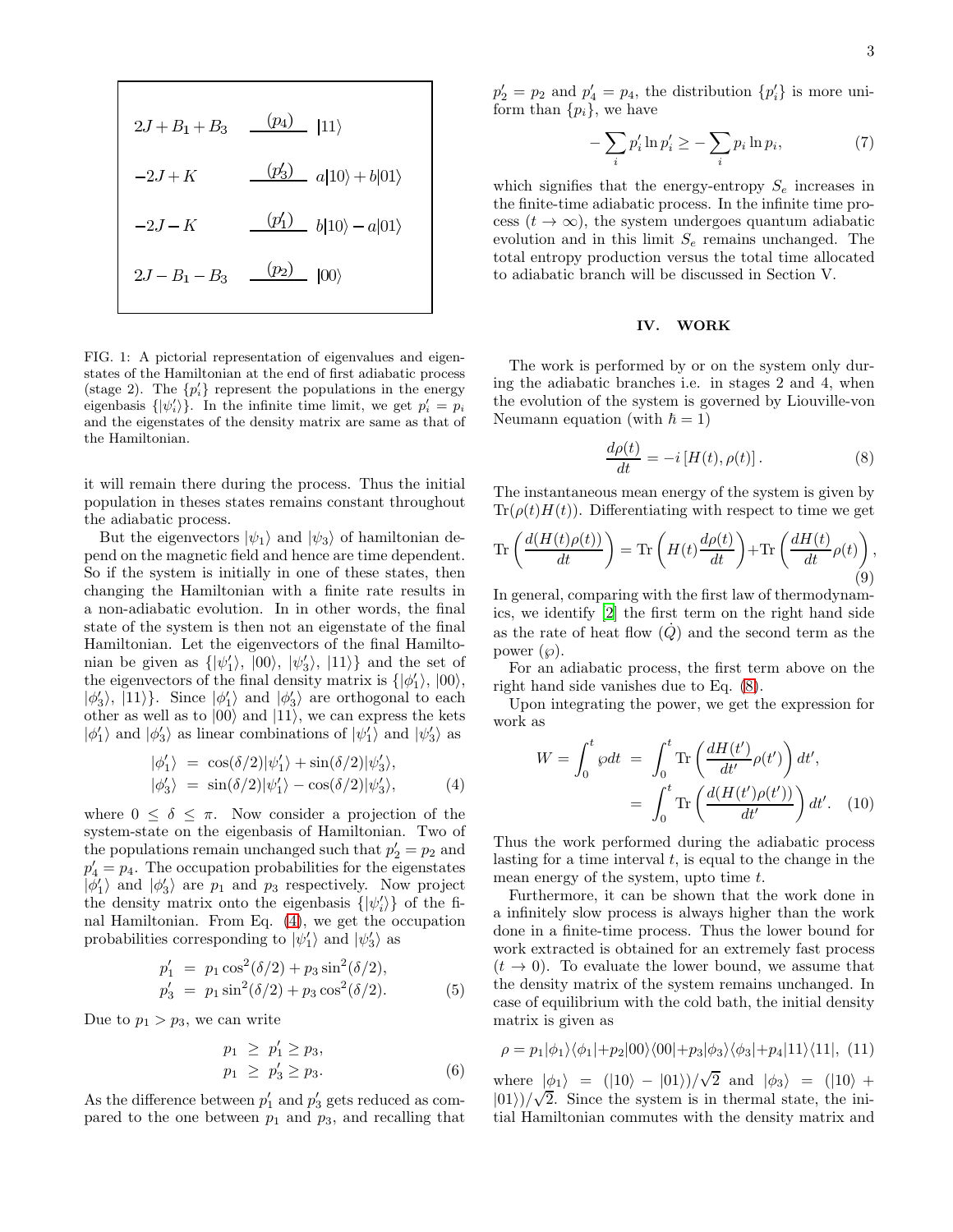both have the same set of eigenvectors. In the sudden limit  $(t \to 0)$ , the density matrix remains the same as the initial, because  $U(0, 0) = I$ . But the Hamiltonian is changed to

$$
H = - (2J + K)|\psi_1'\rangle\langle\psi_1'| + (2J - B_1 - B_3)|00\rangle\langle00| + (-2J + K)|\psi_3'\rangle\langle\psi_3'| + (2J + B_1 + B_3)|11\rangle\langle11|,
$$
\n(12)

where  $|\psi_1\rangle = b|10\rangle - a|01\rangle$  and  $|\psi_3\rangle = a|10\rangle + b|01\rangle$ . Now we find the population of the corresponding eigenstates of the Hamiltonian by projecting the density matrix onto the eigenbasis of Hamiltonian as

$$
p_1' = \langle \psi_1' | \rho | \psi_1' \rangle = \frac{(p_1 + p_3)}{2} - ab(p_3 - p_1), \quad (13)
$$

$$
p_3' = \langle \psi_3' | \rho | \psi_3' \rangle = \frac{(p_1 + p_3)}{2} + ab(p_3 - p_1), \qquad (14)
$$

while  $p'_2 = p_2$  and  $p'_4 = p_4$ . Similarly for the second adiabatic process where the Hamiltonian is returned to its initial stage with eigenbasis  $\{|\psi_i\rangle\}$ , we obtain upon projecting the density matrix  $\tilde{\rho}$  for this process, as

$$
q_1' = \langle \psi_1 | \tilde{\rho} | \psi_1 \rangle = \frac{(q_1 + q_3)}{2} - ab(q_3 - q_1), \qquad (15)
$$

$$
q_3' = \langle \psi_3 | \tilde{\rho} | \psi_3 \rangle = \frac{(q_1 + q_3)}{2} + ab(q_3 - q_1), \quad (16)
$$

and  $q'_2 = q_2$  and  $q'_4 = q_4$ .

Now the work extracted in complete cycle  $(W = W_I +$  $W_{II}$ ) with fast adiabatic processes is given by

$$
W^{\text{fast}} = \sum_{i} p_i E_i - \sum_{i} p'_i E'_i + \sum_{i} q_i E'_i - \sum_{i} q'_i E_i. \tag{17}
$$

Using the probabilities calculated above for extremely fast (sudden) processes, we get the lower bound of work

<span id="page-3-2"></span>
$$
W_{1b} = (B_3 - B_1)(q_4 - q_2 + p_2 - p_4)
$$
  
+(q<sub>3</sub> - q<sub>1</sub>)(K - 8Jab). (18)

The upper bound for work is obtained for the slow process  $(t \to \infty)$ . According to quantum adiabatic theorem the system remains in the instantaneous eigenstate of the Hamiltonian. The work expression is in general written as

$$
W^{\text{slow}} = \sum_{i} p_i E_i - \sum_{i} p_i E'_i + \sum_{i} q_i E'_i - \sum_{i} q_i E_i, \tag{19}
$$

yields the upper bound for the extractable work,

<span id="page-3-1"></span>
$$
W_{\rm ub} = (B_3 - B_1)(q_4 - q_2 + p_2 - p_4)
$$
  
+(q\_3 - q\_1 + p\_1 - p\_3)(K - 4J). (20)

These bounds are compared with the finite-time work in Fig. [\(2\)](#page-3-0).

## V. DISCUSSION

Analytic expressions for work can be derived both in the case of a very slow driving and a sudden one. To estimate the finite-time evolution of the system on the adiabatic branch, we have to integrate the Liouvillevon Neumann equation, Eq. [\(8\)](#page-2-2). We accomplish this using the fourth-order Runge-Kutta method [\[27\]](#page-4-18). In the first adiabatic process,  $B(t)$  changes from  $B<sub>2</sub>(0)$ to  $B_3$ . This is modeled by applying a pulse  $B_2(t)$  =  $B_2(0) + (B_3 - B_2(0)) \sin(\pi t/\tau)$  for a time  $t = \tau/2$ , where  $\tau$  is half of the time period. Similarly the second adiabatic process is done by applying a pulse  $B_2(t)$  =  $B_3 + (B_2(0) - B_3) \sin(\pi t/\tau)$  for the same time interval. Thus we allot equal time intervals to both the adiabatic branches. The total work performed and the total entropy production due to the finite time process are plotted in Fig. [\(2\)](#page-3-0). As discussed in the previous section, the work extracted decreases monotonically with a finite rate of driving. This is also reflected in the corresponding increase of entropy production in the finite-time case.



<span id="page-3-0"></span>FIG. 2: Work obtained in a cycle versus the total time  $(\tau)$  allocated for both the adiabatic processes. Here we use  $B_1 = B_2(0) = 3, B_3 = 4, J = 0.1, T_2 = 2 \text{ and } T_1 = 1.$  The work is bounded above by  $W_{ub}$  (Eq. [\(20\)](#page-3-1), dashed line). The thick horizontal line depicts the lower bound  $W_{\text{lb}}$ , Eq. [\(18\)](#page-3-2), obtained for a sudden adiabatic process ( $\tau \to 0$ ). The inset shows total entropy production on the adiabatic branches versus total time  $(\tau)$ . As  $\tau$  is increased, the total entropy production reduces monotonically to zero and the frictional effect vanishes.

Let us consider a cycle in which the magnetic fields applied to the first and second spins in stage 1 have different values,  $B_1(0)$  and  $B_2(0)$  respectively. In this case the internal and external part of the hamiltonian do not commute with each other. Now suppose that during the first adiabatic process,  $B_1$  and  $B_2$  vary at equal rates so that the difference  $(\Delta B = B_1(t) - B_2(t))$  keeps constant during the process. As we have seen in section II, the parameters  $a$  and  $b$  appearing in the eigenbasis of the Hamiltonian, are functions of J and  $\Delta B$ . Since  $\Delta B$  remains constant during the adiabatic process, the energy eigenstates of the Hamiltonian become time in